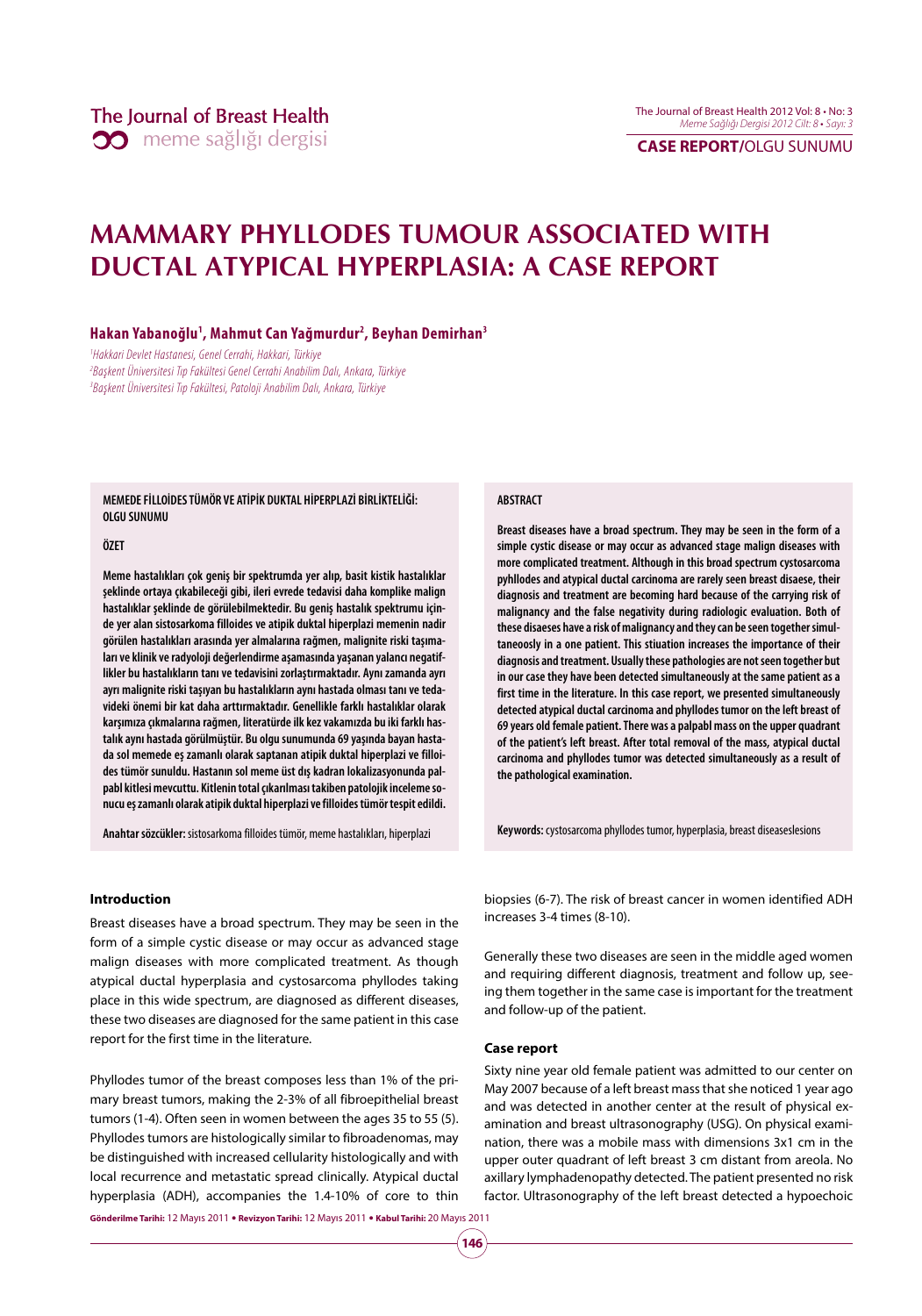### The Journal of Breast Health **00** meme sağlığı dergisi

The Journal of Breast Health 2012 Vol: 8 • No: 3 Meme Sağlığı Dergisi 2012 Cilt: 8 • Sayı: 3



**Figure 1.** A hypoechoic and round shaped mass with dimensions of 32 to 25 mm on ultrasound examination.



**Figure 3.** The epithelia laying leaf like protrusions was having focal hyperplasia some of which is atypical ductal hyperplasia.

and round shaped mass with dimensions of 32 to 25 mm, 3cm from areola at the level of 12 giving the impression of a fibroadenoma (Figure 1). A lobulated and sharp edged nodular lesion at the outer upper quadrant with dimensions 32x25 mm was recognized in the mammography of left breast.

There was no microcalcification suggesting malignancy of the left breast. In the excisional biopsy a lobulated lesion which is smooth edged, pushing the surrounding breast tissue and developing a fibrous pseudocapsule was detected. Leaf like protrusions and increase in stromal cellurarity of the lesion was recognized (Figure 2) The epithelia laying leaf like protrusions was having focal hyperplasia some of which is atypical ductal hyperplasia (Figure 3). Stromal cellularity was heterogeneous with areas of marked expansions and mitosis reaching eight per 10 times magnification (Figure 4). But there was mild pleomorphism of stromal cells. The diagnosis was made as atypical ductal hyperplasia and phyllodes



**Figure 2.** Leaf like protrusions and increase in stromal cellurarity of the lesion.



**Figure 4.** Heterogeneous stromal cellularity with areas of marked expansions and mitosis reaching eight per 10 times magnification.

tumor. Phyllodes tumor was grade 1 so surgery was not planned. Patient's 41 months long follow up period showed no recurrence.

### **Discussion**

Breast diseases are seen frequently and they have a wide spectrum. Phyllodes tumor and ADH are rare diseases taking place in this wide spectrum. Their diagnostic and treatment modalities differ from each other. Systosarcoma phyllodes are accepted as a type of adenofibroma. It is generally benign but rarely malignant transformation is seen. As it is commonly seen between ages 35 and 55, it may be seen in a wide age spectrum (5). There are three types of phyllodes tumor; benign, borderline and malignant (11). Malignant phyllodes tumors are generally seen at older ages (2,12). Despite being 69 years old the pathology report of the patient was grade 1 phyllodes tumor. ADH is seen in 1.4-10 % of imaging guided core needle biopsies. But false negative results may be seen in 21-46% of core needle biopsies (13-15). It is not always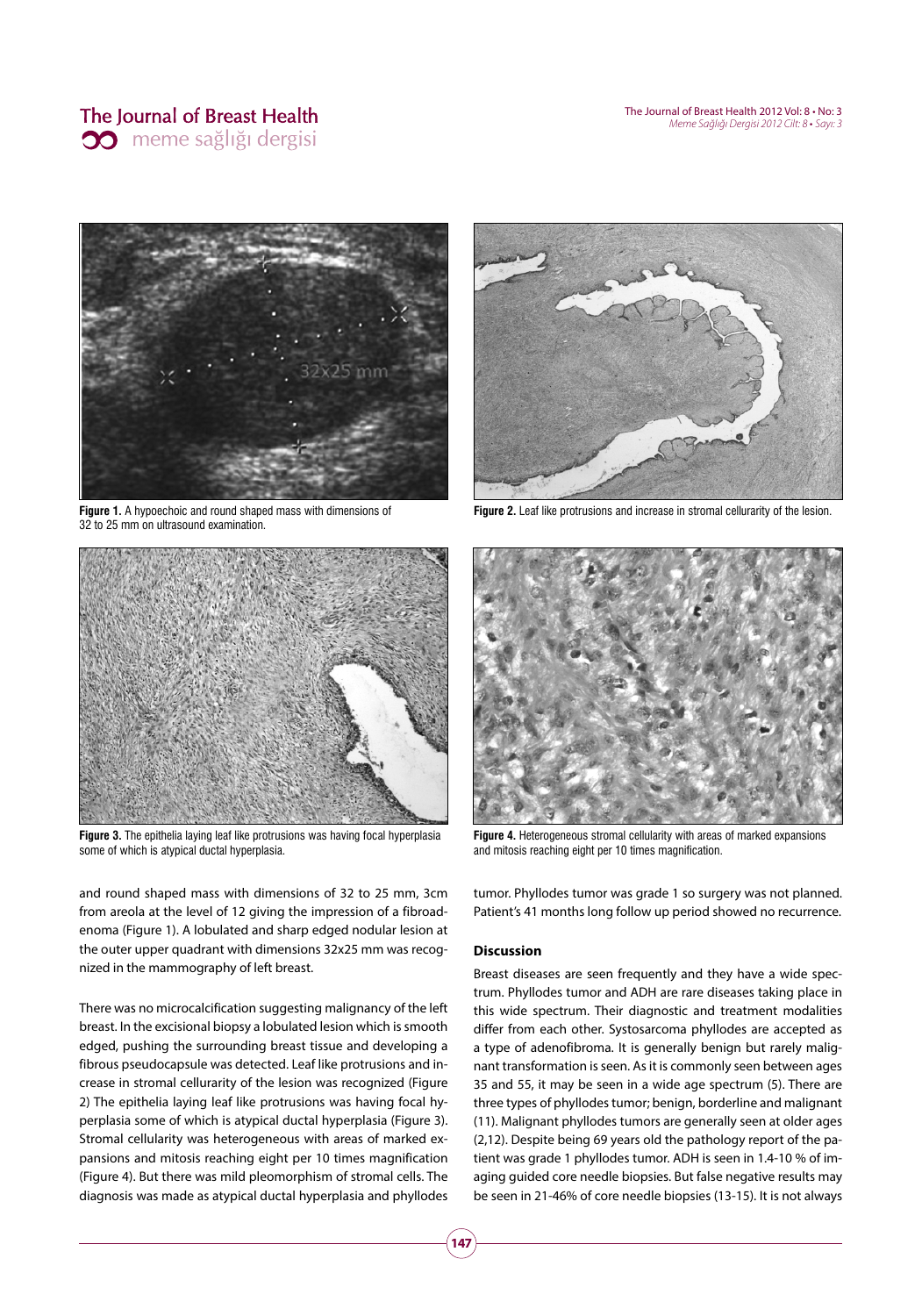### The Journal of Breast Health **00** meme sağlığı dergisi

possible to differentiate phyllodes tumors from fibroadenomas with diagnostic USG and mammography (16-17). Both high false negative result ratio of radiology and biopsies for ADH and difficulty in differentiating phyllodes tumor from fibroadenoma by radiology makes the excisional biopsy main diagnostic modality. That's why we used excisional biopsies instead of core needle biopsy for differentiating form fibroadenoma.

We planned an excisional biopsy with the pre-diagnoses fibroadenoma and phyllodes tumor. During the operation considering the dimensions of mass biopsy limit was accepted as 1 cm. Because for the phyllodes tumors wide excisional biopsies (at least 1 cm) recommended in order to keep surgical borders negative (5,18). Axillary approach is not recommended for phyllodes tumors (12,19).

Main treatment method for patients with benign phyllodes tumor is surgery. The use of adjuvant theraphy for high risk patients with malignant histopathology is controversial. Annual follow-up with mamography and physical examination is recommended for women detected ADH (20). Tamoxifen and raloxifen can be given to women with ADH for the chemo-prevention. Studies showed that the incidence of breast cancer was decreased especially for postmenauposal women with this chemo-preservation protocol (21). But with the same protocol there was no change in the death ratios related to breast cancer (21-22). There are reports recommending bilateral prophylactic breast biopsies for women with ADH (23).

In general both for phyllodes tumor and ADH excisional biopsies of 1 cm is enough. Since the result of pathological examination for our patient was grade 1, this treatment was accepted sufficient. Treatment with this wide excisional biopsy was suitable despite these two different diseases in the same case. Being postmenapausal and having more than one proliferative breast diseases requires more frequent follow up.

#### **References**

- 1. Buchanan EB. Cystosarcoma phyllodes and its surgical management. Am Surg 1995; 61: 350-355. (PMID: 7893104)
- 2. Chaney AW, Pollack A, Mcneese MD, Zagars GK, Pisters PWT, Pollock RE, Hunt KK. Primary treatment of cystosarcoma pyllodes of the breast. Cancer 2000; 89: 1502-1511. (PMID: 11013364)
- 3. Parker SJ, Harries SA. Phyllodes tumours. Postgrad Med J 2001; 77: 428-435. (PMID: 11423590)
- 4. Rowell MD, Perry RR, Hsiu JG, Barranco SC. Phyllodes tumors. Am J Surg 1993; 165: 376-379. (PMID: 8383473)
- 5. Reinfuss M, Mitus J, Duda K, Stelmach A, Rys J, Smolak K. The treatment and prognosis of patients with phyllodes tumor of the breast: an analysis of 170 cases. Cancer 1996; 77: 910-916. (PMID: 8608483)
- 6. Forgeard C, Benchaib M, Guerin N, Thiesse P, Mignotte H, Faure C, Clement-Chassagne C, Treilleux I. Is surgical biopsy mandatory in case of atypical ductal hyperplasia on 11-gauge core needle biopsy? A retrospective study of 300 patients. Am J Surg 2008; 196: 339-345. (PMID: 18585676)
- 7. Jang M, Cho N, Moon WK, Park JS, Seong MH, Park IA. Underestimation of atypical ductal hyperplasia at sonographically guided core biopsy of the breast. AJR Am J Roentgenol 2008; 191: 1347-1351. (PMID: 18941067)
- 8. Collins LC, Baer HJ, Tamimi RM, Connolly JL, Colditz GA, Schnitt SJ. Magnitude and laterality of breast cancer risk according to histologic type of atypical hyperplasia: results from the Nurses' Health Study. Cancer 2007; 109: 180-187. (PMID:17154175)
- 9. Dupont WD, Page DL. Risk factors for breast cancer in women with proliferative breast disease. N Eng J Med 1985; 312: 146-151. (PMID: 3965932)
- 10. Santen RJ, Mansel R. Benign breast diseases. N Eng J Med 2005; 353: 275-285. (PMID: 16034013)
- 11. Bellocq J, Magro G. Fibroepithelial tumors. In: Tavassoli F, Devilee P, editors. World Health Organization classification of tumours. Pathology and genetics of tumours of the breast and female genital organs. Lyon: IARC Press; 2003; 99–103.
- 12. Hassouna JB, Damak T, Gamoudi A, Chargui R, Khomsi F, Mahjoub S, Slimene M, Dhiab TB, Hechiche M, Boussen H, Rahal K. Phyllodes tumors of the breast: a case series of 106 patients. Am J Surg 2006; 192: 141-147. (PMID: 16860620)
- 13. Eby PR, Ochsner JE, DeMartini WB, Allison KH, Peacock S, Lehman CD. Is surgical excision necessary for focal atypical ductal hyperplasia found at stereotactic vacuum-assisted breast biopsy? Ann Surg Oncol 2008; 15:3232-3238. (PMID: 18696163)
- 14. Ko E, Han W, Lee JW, Cho J, Kim EK, Jung SY, Kang MJ, Moon WK, Park IA, Kim SW, Kim KS, Lee ES, Min KH, Kim SW, Noh DY. Scoring system for predicting malignancy in patients diagnosed with atypical ductal hyperplasia at ultrasound-guided core needle biopsy. Breast Cancer Res Treat 2008; 112: 189-195. (PMID: 18060577)
- 15. Sohn V, Arthurs Z, Herbert G, Keylock J, Perry J, Eckert M, Fellabaum D, Smith D, Brown T. Atypical ductal hyperplasia: improved accuracy with the 11-gauge vacuum-assisted versus the 14-gauge core biopsy needle. Ann Surg Oncol 2007; 14: 2497-2501. (PMID: 17564749)
- 16. Cosmacini P, Zurrida S, Veronesi P, Bartoli C, de Yoldi GF C. Phyllodes tumor of the breast: mammographic experience in 99 cases. Eur J Radio 1992; 15: 11-14. (PMID: 1327792)
- 17. Buchberger W, Strasser K, Helm K, Muller E, Schrocksnadel H. Phyllodes tumor: fi ndings on mammography, sonography and aspiration cytology in 10 cases. AJR Am J Roentgenol 1991; 157: 715-719. (PMID: 1654022)
- 18. Kapiris I, Nasiri N, A'Hern R, Healy V, Gui GPH. Outcome and predictive factors of local recurrence and distant metastases following primary surgical treatment of high-grade malignant phyllodes tumours of the breast. Eur J Surg Oncol 2001; 27: 723- 730. (PMID: 11735168)
- 19. Lenhard MS, Kahlert S, Himsl I, Ditsch N, Untch M, Bauerfeind I. Phyllodes tumour of the breast: Clinical follow-up of 33 cases of this rare diesase. Eur J Obstet Gynecol Repr Biol 2008; 138: 217-221 (PMID: 17868973)